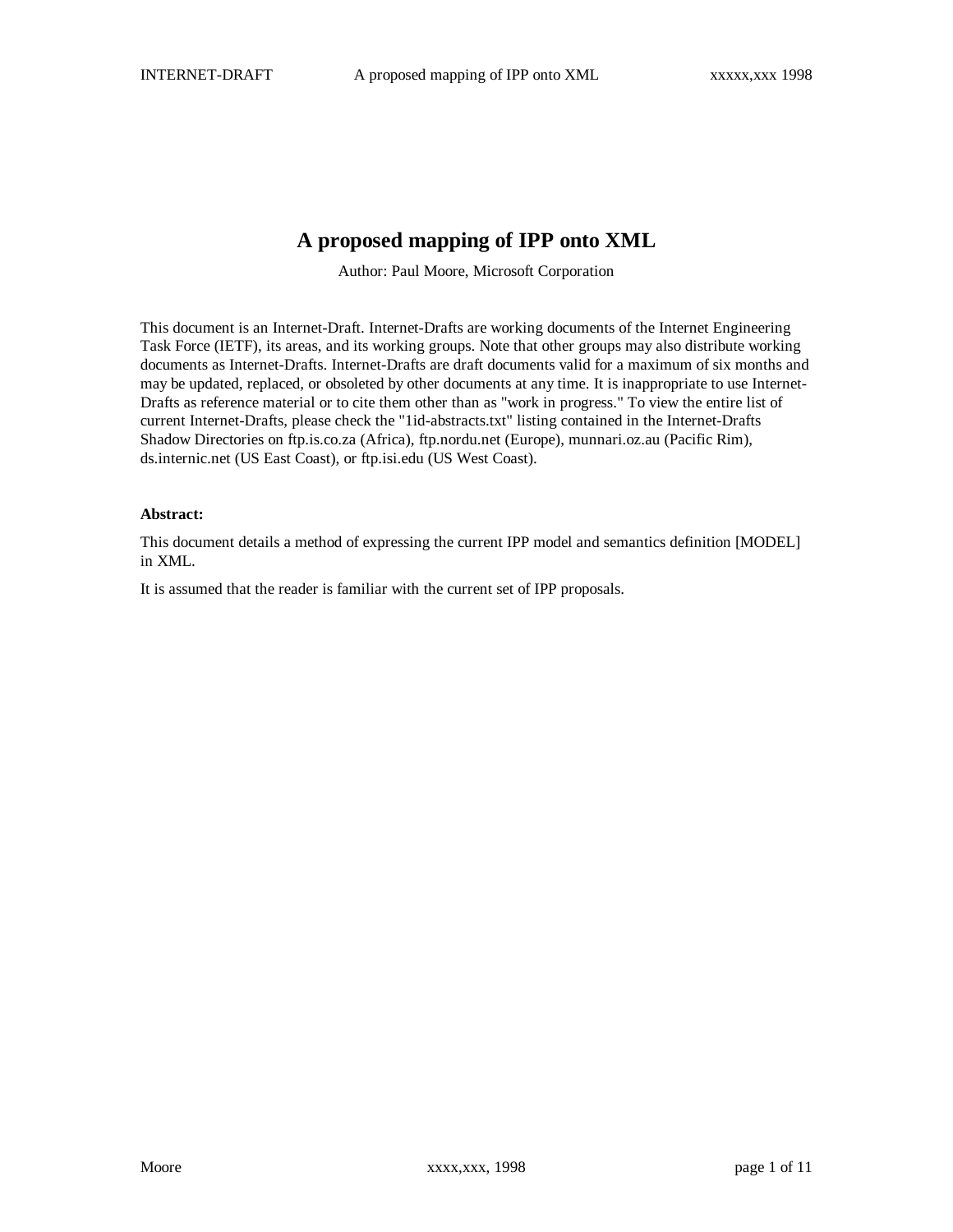| $\mathbf{1}$     |            |  |
|------------------|------------|--|
| $\mathbf{2}$     |            |  |
|                  | 2.1        |  |
| 3                |            |  |
|                  | 3.1<br>3.2 |  |
| $\boldsymbol{4}$ |            |  |
| 5                |            |  |
|                  | 5.1        |  |
|                  | 5.2        |  |
|                  | 5.3        |  |
|                  | 5.4        |  |
| 6                |            |  |
| 7                |            |  |
|                  | 7.1        |  |
|                  | 7.2        |  |
|                  | 7.3        |  |
|                  | 7.4        |  |
|                  | 7.5        |  |
|                  | 7.6        |  |
| $\mathbf{R}$     |            |  |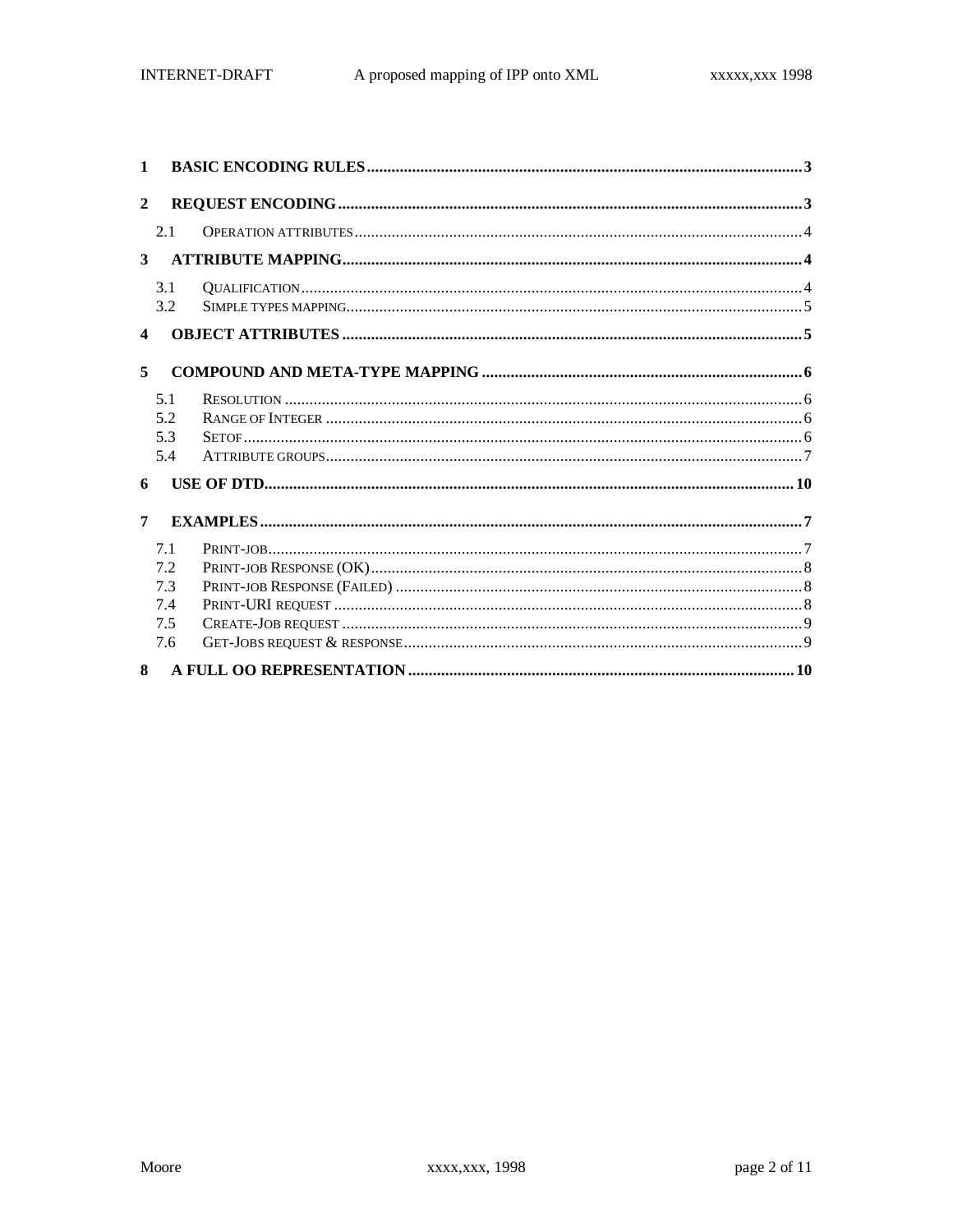# **1 Basic Encoding Rules**

IPP requests are encoded as HTTP messages sent by POST. The responses to those requests are delivered in the HTTP reply to the POST.

HTTP 1.1 chunked encoding may be used in the case where the message length is not known in advance.

The HTTP POST carrying the IPP protocol is normally multi-part MIME format. If the IPP request contains no raw data (PDL for example) then it may be sent using MIME type text/xml.

The response rules are the same; if raw data is present then multi-part MIME must be used, otherwise it is optional.

There will always be at least one text/XML part. There may be additional parts, in particular there may be an opaque section containing the PDL.

```
Content-type:multipart/mixed;
Boundary="A string That does not occur elsewhere";
--A string That does not occur elsewhere
Content-Type: text/xml
[IPP request]
--A string That does not occur elsewhere
Content-Type: Application/octet-string
[PDL]
--A string That does not occur elsewhere—
```
A request or response is contained within one XML block. (This allows multiple requests to be encoded in the future)

```
<?xml version="1.0" encoding="UTF-8">
<request> or <response>
………
</request> or </response>
```
Nothing may appear outside the request/response block within a given multi-part sub-block.

The character set is always UTF-8. The mandatory attribute attribute-charset is thus not included in any request or response.

Attributes are expressed as XML elements (as opposed to XML attributes). XML attributes are used to qualify or modify the meaning of a given attribute (language, type or character set for example). Note the potential for confusion here – XML uses the term 'attribute' so does [MODEL]. This document will refer to IPP attributes as 'attributes' and XML attributes as 'XML attributes'.

IPP Attribute names as XML element names and XML attributes names as qualifiers are case sensitive (following XML standards) and must therefore be expressed exactly as they are defined in [MODEL]. All other strings have case sensitivity as defined in [MODEL].

Leading and trailing spaces are significant in all values. This may mean that they are invalid in some contexts (numeric strings for example).

No ordering of attributes is implied or required other than that explicitly stated.

## **2 Request encoding**

A request always specifies the operation, the request-id, language and the version of that operation.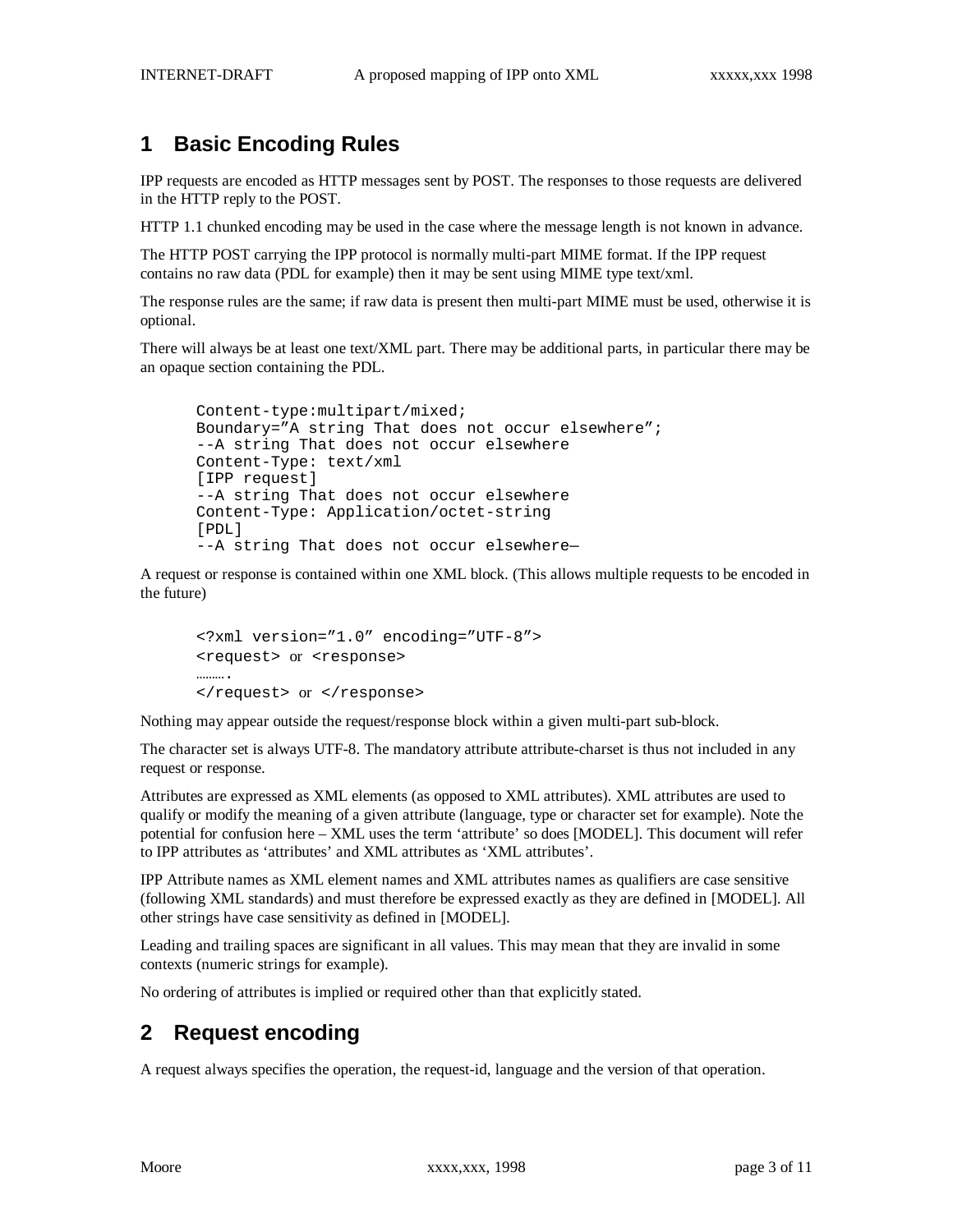A response always specifies the operation and request-id to which it is a response, the language and the version of that response.

These attributes must appear before any other attributes. They may appear in any order.

```
<request>
      <operation>print-job</operation>
      <version>1.0</version>
      <request-id>123</request-id>
      <attributes-natural-language>en</attributes-natural-
      language>
      [remainder of request]
</request>
```
### **2.1 Operation attributes**

Attributes that apply to the request directly (these were once called parameters) appear at the same structure level as the operation and version attributes.

```
<request>
      <operation>get-jobs</operation>
      <version>1.0</version>
      <request-id>123</request-id>
      <attributes-natural-language>en</attributes-natural-
      language>
      <my-jobs>1</my-jobs>
</request>
```
## **3 Attribute mapping**

An attribute is encoded as an XML element. The value is the element value. All values are expressed as character strings which may have to be translated by the receiver into the appropriate type (integer for example).

The element name is the name of the attribute as specified in [MODEL]

```
Empty values are represented by an empty element. This includes the out of band values 'unknown' and
'no-value'.
```
The out of ban value 'unsupported' does not have any explicit encoding. The only place it occurs in [MODEL] is in the psuedo-1setof attribute 'Unsupported-Attributes' – the 'unsupported' nature of the value is therefore implied by the context.

### **3.1 Qualification**

An attribute value may be qualified by the use of XML attributes for the element. The following qualifiers are defined: -

*Type:* This defines the type of the element (Integer, Boolean, etc.) as defined in the model document. This is optional and may be used to disambiguate. The type values themselves are expressed as Keywords as defined in [MODEL]. Eg type=integer or type=Keyword

*Lang:* This specifies the human readable language of the attribute. This is optional for all name and text types. Including it means that the attribute becomes and xxxWithLanguage as opposed to a plain xxx. The representation of the language name is that defined in [MODEL] (eg RFC1766). Example 'lang=fr'

Qualifiers themselves are a type4 keyword.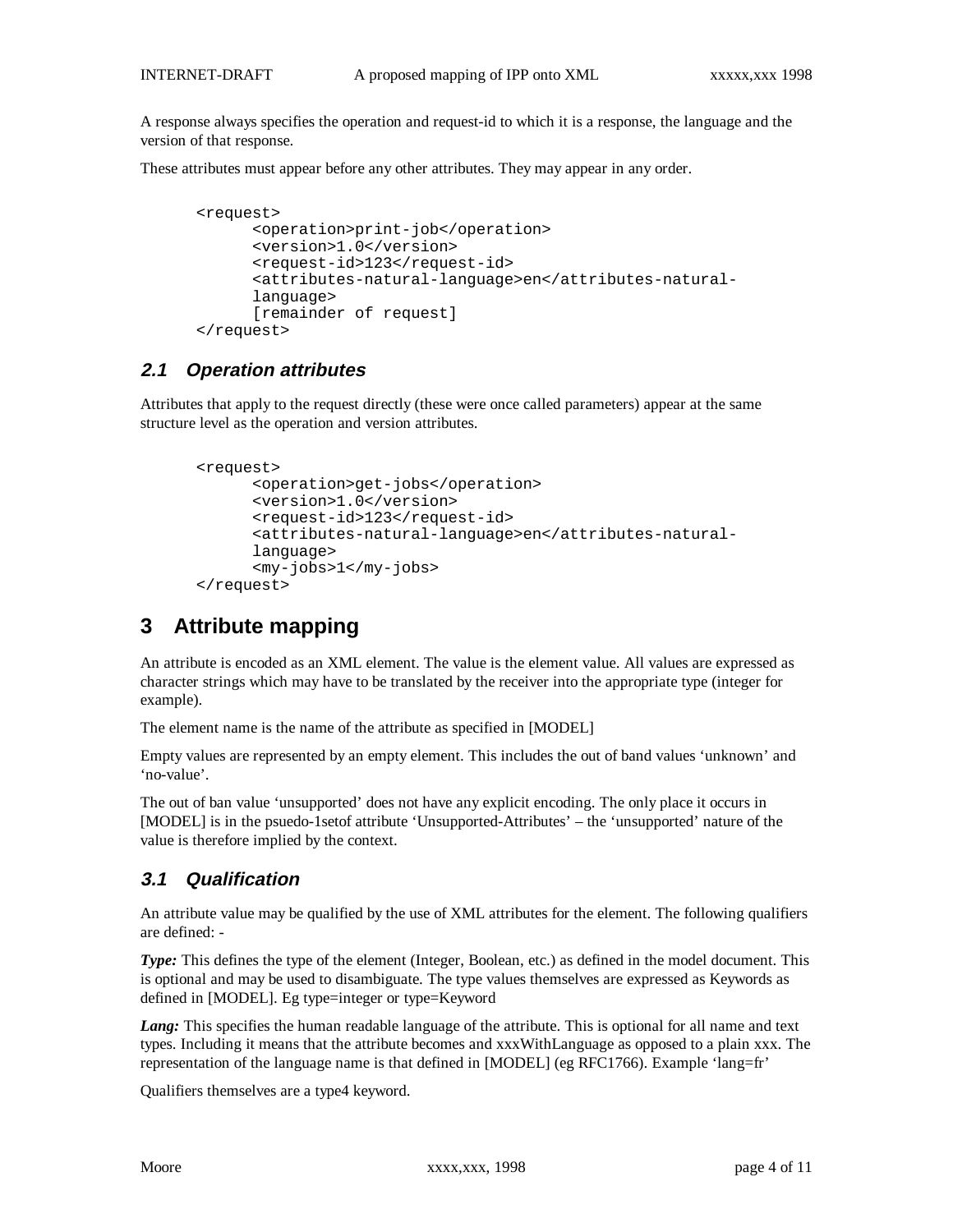Examples: -

Foo1 is a text attribute, value "bar"

<Foo1>bar</foo1>

Same, but language is overridden to 'de'

<foo1 lang="de" >bar </foo1>

Same, but no value

<foo1> (or should it be <foo1></foo1>)

Foo2 is an integer, value 1

<foo2>1</foo2>

Same, but type given explicitly

<foo2 type="Integer">1</foo2>

The following is invalid because integer types do not have language associated with them.

<foo2 type="Integer" lang="fr">1</foo2>

#### **3.2 Simple types mapping**

The following types are represented as strings: -

- Name (and namewithlang)
- Text (and textwithlang)
- Keyword
- Uri and urischeme
- Charset
- Natural language
- MIME media type

The following types are represented as integer numeric strings

- **Integer**
- Enum
- Boolean  $(1= true, 0= false)$

An integer numeric string is a sequence of ASCII characters representing the digits 0 thru 9, '+' and '-'. Leading and trailing spaces may not be present. Leading zeroes are permitted and are ignored. The '+' or '-' character may only appear in the first character position, if omitted then the values is treated as positive. No signed attributes are currently defined in the model and hence a leading '-' would be invalid.

Datetime is represented as a the 'hinted' string as defined in RFC1903 i.e "1992-5-26,13:30:15.0,-4:0"

Octet-string is represented as base64.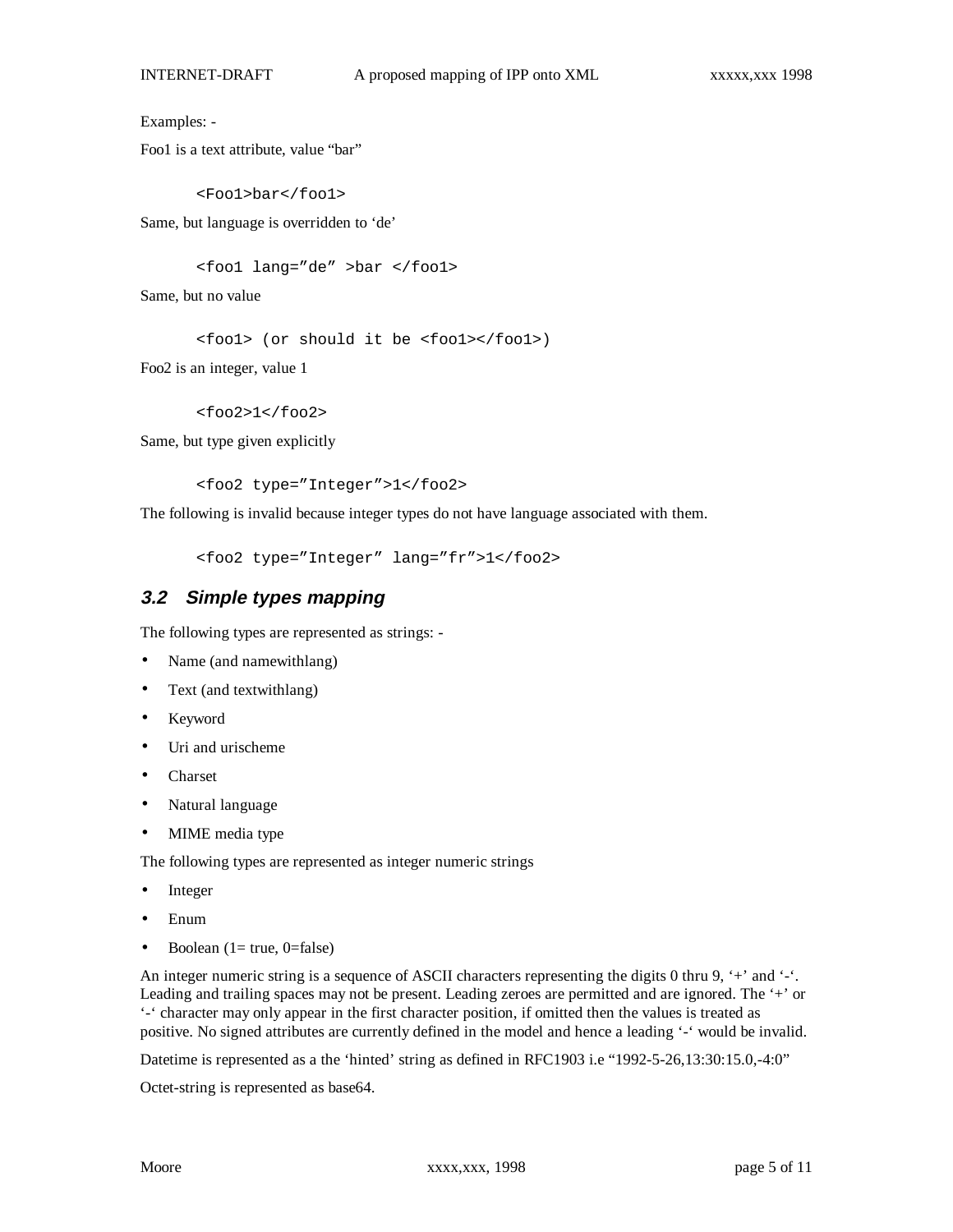# **4 Object Attributes**

Attributes that are associated with an object are nested within an XML block. An object in this sense is a construct which may be referenced as a whole and where multiple instances of it may occur in a message. The only example of this in the current model is job. Future extensions to IPP may require other objects such as document, printer, server, font, user, etc.

The attributes contained within the block are those defined in [MODEL] as being attributes of that object (e.g. job attributes).

A job is represented as follows.

```
<request>
      <operation>print-job</operation>
      <version>1.0</version>
      <attributes-natural-language>en</attributes-natural-
      language>
      <job>
            <job-name>My print Job</job>
            <job-impressions>2</copies>
      </job>
</request>
```
If multiple instances of a given object are included in a message then they are simple concatenated into a list. Example: -

```
<response>
      <operation>get-jobs</operation>
      <version>1.0</version>
      <request-id>1</request-id>
      <attributes-natural-language>en</attributes-natural-
      language>
      <job>
            <job-name>job1</name>
            -id>1234<i>q</i></job>
      <job>
            <job-name>job 2</name>
            <job-id>2222</id>
      </job>
</response>
```
## **5 Compound and meta-type mapping**

Structured types are represented as XML blocks. The outer element is has the name of the attribute as its name. The contained elements have the name of the sub-components of the type.

#### **5.1 Resolution**

```
<Printer-resolution>
      <x>600</math>< x><y>600</y>
</printer-resolution>
```
#### **5.2 Range of Integer**

```
<job-impressions-supported>
      <from>0</from>
```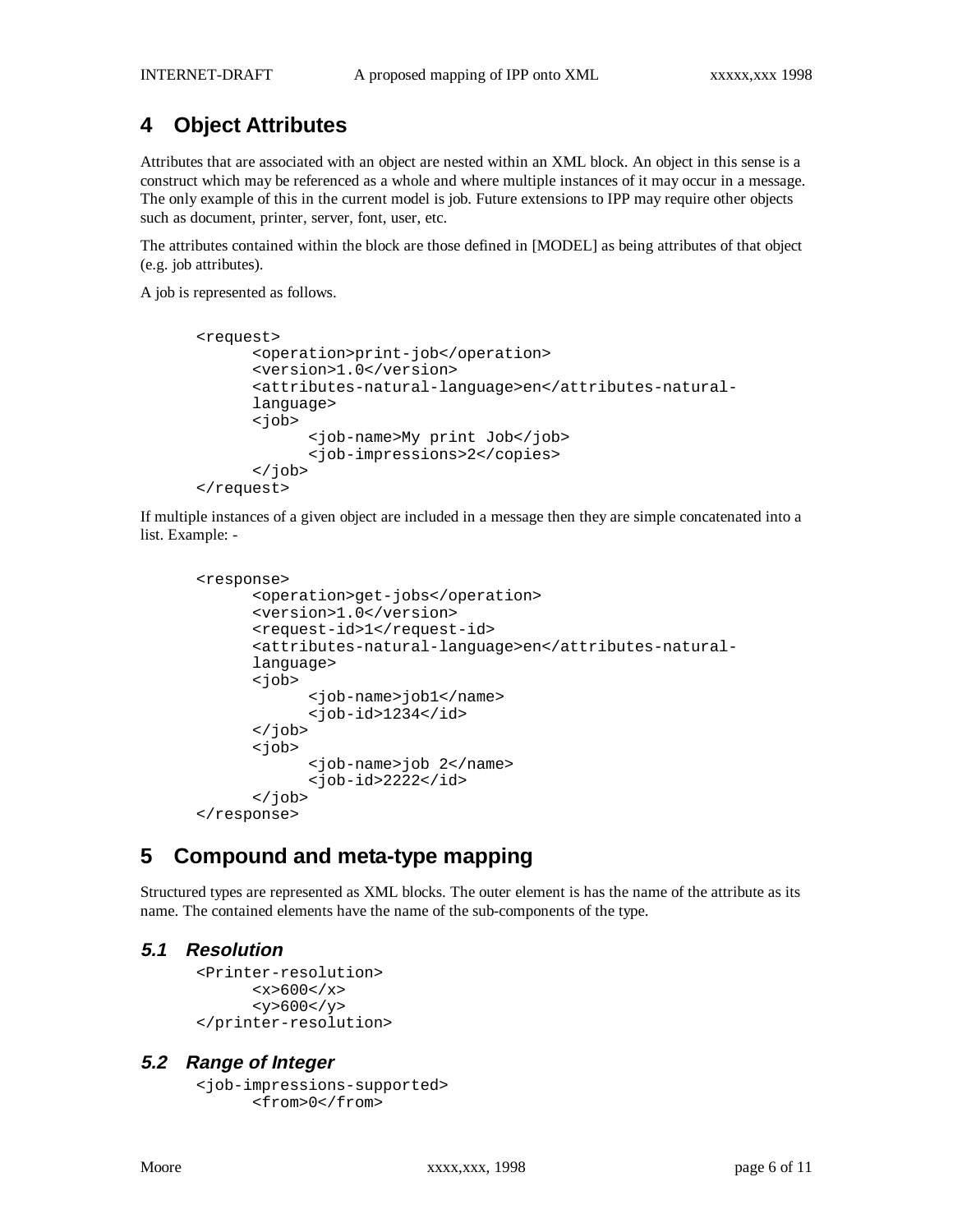```
<to>20</to>
<job-impressions-supported>
```
## **5.3 1Setof**

A set of values is represented as an XML block. The outer block name is the attribute name, the member values are each contained within an element call 'member'. The attribute value itself is expressed identically to any other attribute. In particular the same qualifying XML attributes may be used.

```
<RequestedAttributes>
      <member>job-name</member>
      <member>job-id</jobid>
</RequestedAttributes>
```
## **5.4 Attribute groups**

The main example of this is 'unsupported-attributes'. These are represented as a concatenated list of the values that were in error: -

```
<unsupported-attributes>
      <job-impressions>300</job-impressions>
      ….
</unsupported-attributes>
```
An alternative, more consistent way of representing them would be to treat these as a response attribute of type 1setof of attributes. For example:-

```
<unsupported-attributes>
      <member>
            <job-impressions>300</job-impressions>
      </member>
      ….
```
</unsupported-attributes>

This is not adopted here because it would be model change.

## **6 Examples**

## **6.1 Print-job**

Request, including copies, duplex and name.

```
Content-type:multipart/mixed, Boundary="A string That does not
occur elsewhere"
--A string That does not occur elsewhere
Content-Type: text/xml
<?xml version="1.0" encoding="UTF-8">
<request>
      <operation>print-job</operation>
      <version>1.0</version>
      <request-id>1</request-id>
      <attributes-natural-language>en</attributes-natural-
      language>
      <job>
            <job-name>My print Job</job>
```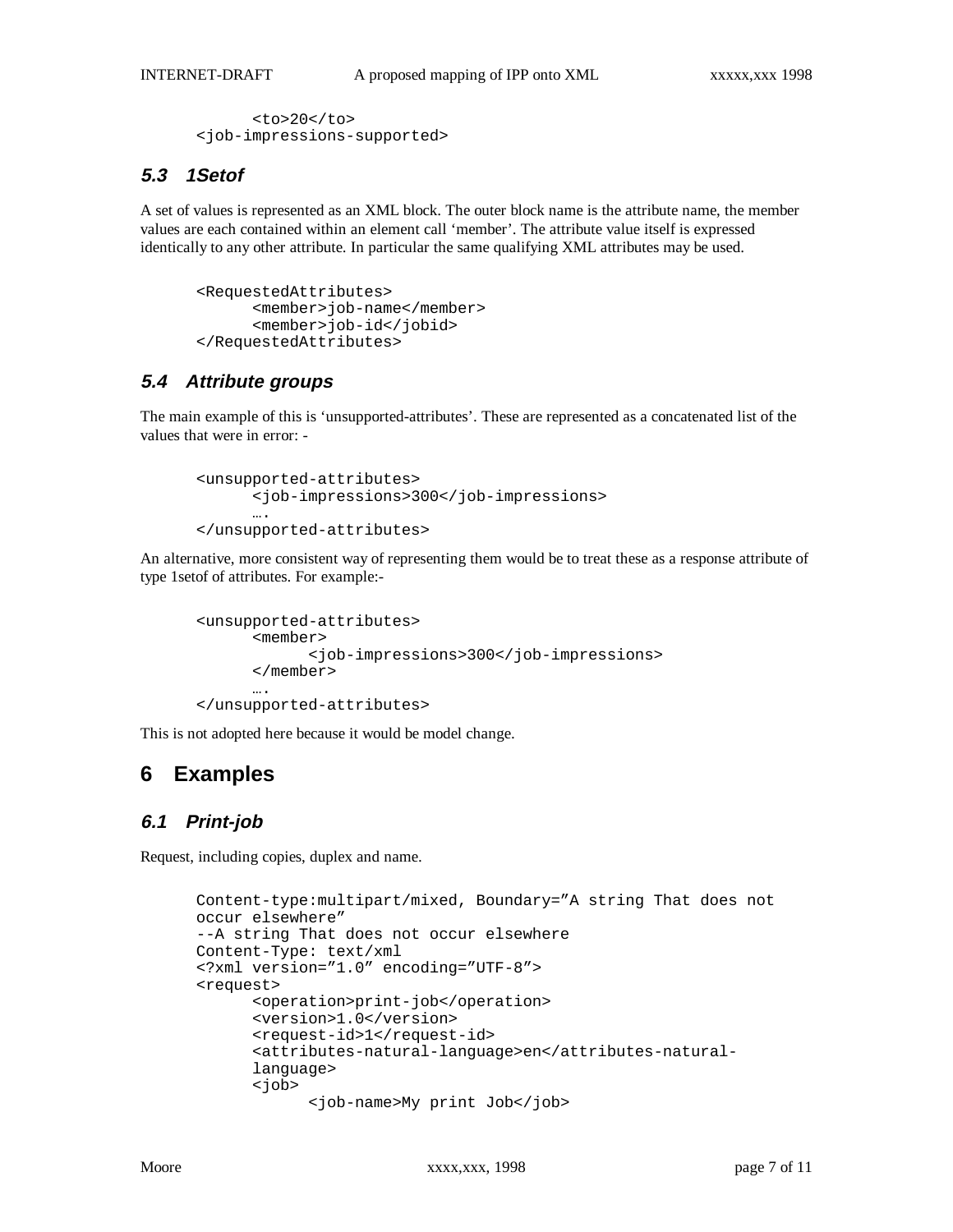```
<job-impressions>2</copies>
            <sides>two-sided-long-edge</sides>
      </job>
</request>
A string That does not occur elsewhere
Content-Type: Application/octet-string
[PDL]
--A string That does not occur elsewhere—
```
### **6.2 Print-job Response (OK)**

```
Content-Type: text/xml
<?xml version="1.0" encoding="UTF-8">
<response>
      <operation>print-job</operation>
      <version>1.0</version>
      <request-id>1</request-id>
      <attributes-natural-language>en</attributes-natural-
      language>
      <status>OK</status>
      <status-message>OK</status-message>
      <job>
            <job-id>123</job-id>
            <job-uri>http://foo/bar/123</job-uri>
            <job-state>pending</job-state>
      </job>
</response>
```
## **6.3 Print-job Response (Failed)**

```
Content-Type: text/xml
<?xml version="1.0" encoding="UTF-8">
<response>
      <operation>print-job</operation>
      <version>1.0</version>
      <request-id>1</request-id>
      <attributes-natural-language>en</attributes-natural-
      language>
      <status>Client-error-bad-request</status>
      <status-message lang=fr>Dommage, mauvais requet</status-
      message>
      <unsupported-attributes>
            <job-k-octets<123456789</job-k-octets>
            <job-impressions>20</job-impressions>
      </unsupported-attributes>
</response>
```
### **6.4 Print-URI request**

Show not using multi-part MIME.

```
Content-Type: text/xml
<?xml version="1.0" encoding="UTF-8">
<request>
      <operation>print-URI</operation>
      <version>1.0</version>
```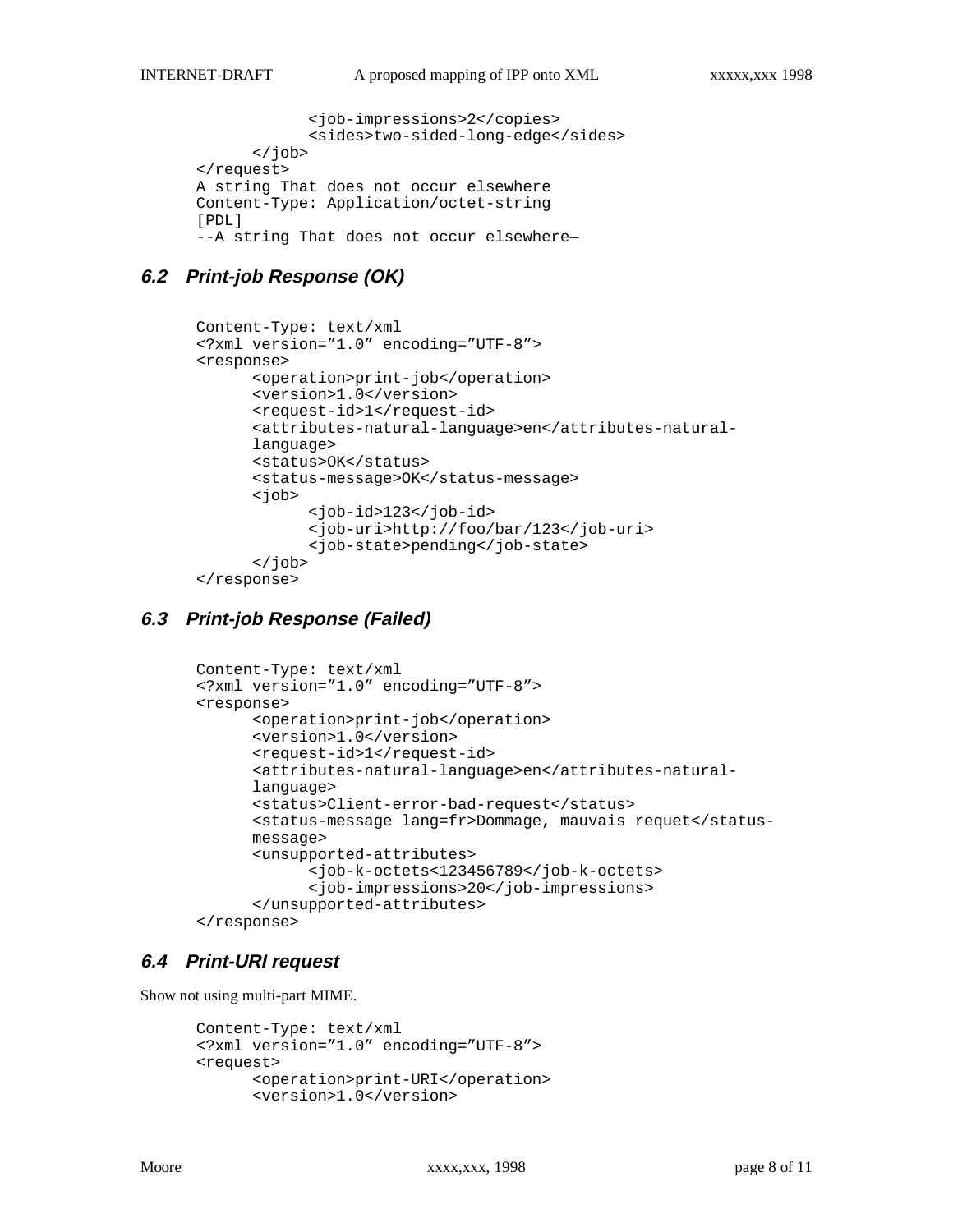```
<request-id>1</request-id>
      <attributes-natural-language>en</attributes-natural-
      language>
      <job>
            <job-name>My print Job</job>
            <job-impressions>2</copies>
            <sides>two-sided-long-edge</sides>
            <document-URI>ftp://foo.com/foo</document-URI>
      </job>
</request>
```
### **6.5 Create-Job request**

No job object appears because no job attributes are given. [Alternatively an empty job object could be supplied]

```
Content-Type: text/xml
<?xml version="1.0" encoding="UTF-8">
<request>
      <operation>create-job</operation>
      <attributes-natural-language>en</attributes-natural-
      language>
      <version>1.0</version>
      <request-id>1</request-id>
</request>
```
### **6.6 Get-Jobs request & response**

Request, limit to 50 but no filtering. Return job-id, job-name and document-format.

```
Content-Type: text/xml
<?xml version="1.0" encoding="UTF-8">
<request>
      <operation>get-jobs</operation>
      <version>1.0</version>
      <request-id>1</request-id>
      <attributes-natural-language>en</attributes-natural-
      language>
      <limit>50</limit>
      <Requested-attributes>
            <member>job-id</member>
            <member>job-name></member>
            <member>document-format</member>
      </requested-atrributes>
</request>
```
### **6.7 Response, 2 jobs returned.**

```
Content-Type: text/xml
<?xml version="1.0" encoding="UTF-8">
<response>
      <operation>get-jobs</operation>
      <version>1.0</version>
      <request-id>1</request-id>
      <job>
```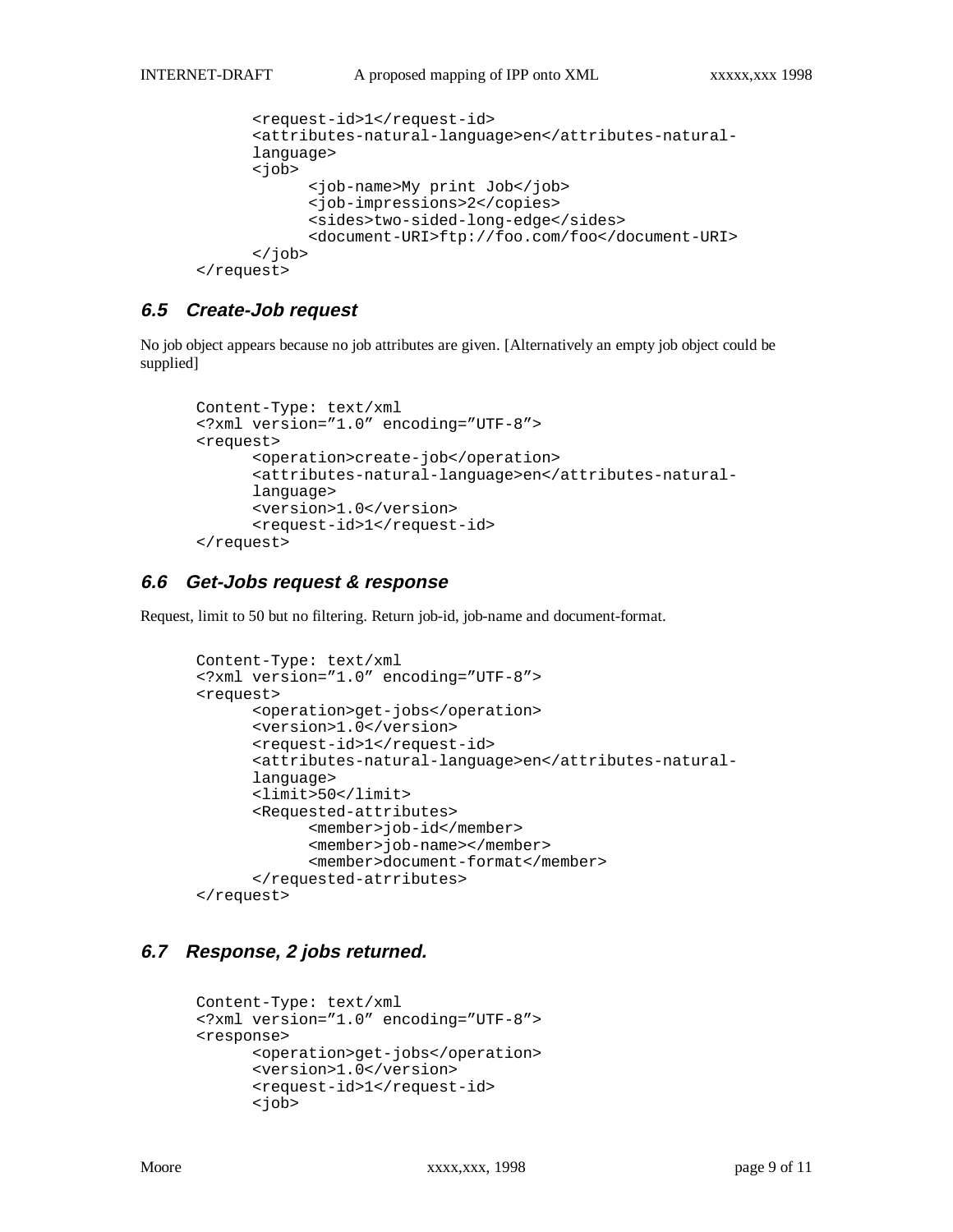```
<job-id>147</job-id>
            <job-name>fou</job-name>
            <document-format>application/postscript</document-
      format>
      </job>
      <job>
            <job-id>148</job-id>
            <job-name lang="de-CH">isch guet</job-name>
            <document-format>text/plain</document-format>
      </job>
</request>
```
# **7 Use of DTD**

No DTD is required to validate the protocol on the receiver's side.

Rationale: This would constrain the protocol from being further extended. Plus it does not really add anything; the receiver must validate the request, it is merely a matter of which piece of code on the receiver does the validation. In addition, a DTD based validation, being generic, would be more expensive to implement, this is a significant consideration for people embedding IPP in printers.

Note that a given implementation MAY choose to use a DTD based validation method (using a private DTD that expresses the exact protocol supported by a given receiver) but this is a private issue; the point is that there will be no standardized DTD or set of DTDs issued.

# **8 A full OO representation**

It is worthwhile looking at how the XML representation of data could be used for a more explicit object oriented approach. The following issues need to be addressed:

- A rationalization of attribute naming
- The explicit inclusion of objects that lurk in the background of the IPP model (document, printer, etc.)
- The specification of every attribute as belonging to an object  $-$  i.e. there sre no 'floating' attributes that don't belong to an object.
- The nesting of objects

The attribute name space in [MODEL] is flat. There is an attempt to add some structure by qualifying many names with the object to which they apply, document-format, job-name, etc. However this is not consistently used, for example number-of-documents is a job attribute.

A more OO approach would be to explicitly assign an object name to each construct in the model and explicitly qualify the name using that object. We would then have Request.charset, Job.name, Document.format, etc.

The second step is then to explicitly state a containment hierarchy. For example a request may contain one or more jobs, a job may contain one or more documents, etc.

Finally one would specifically indicate that certain attributes have objects as their value, for example the document attribute of a job is a document object (or alternatively the Documents attribute is 1setof of document objects).

An abbreviated print-URI example: -

```
<request>
     <operation>print-URI</operation>
```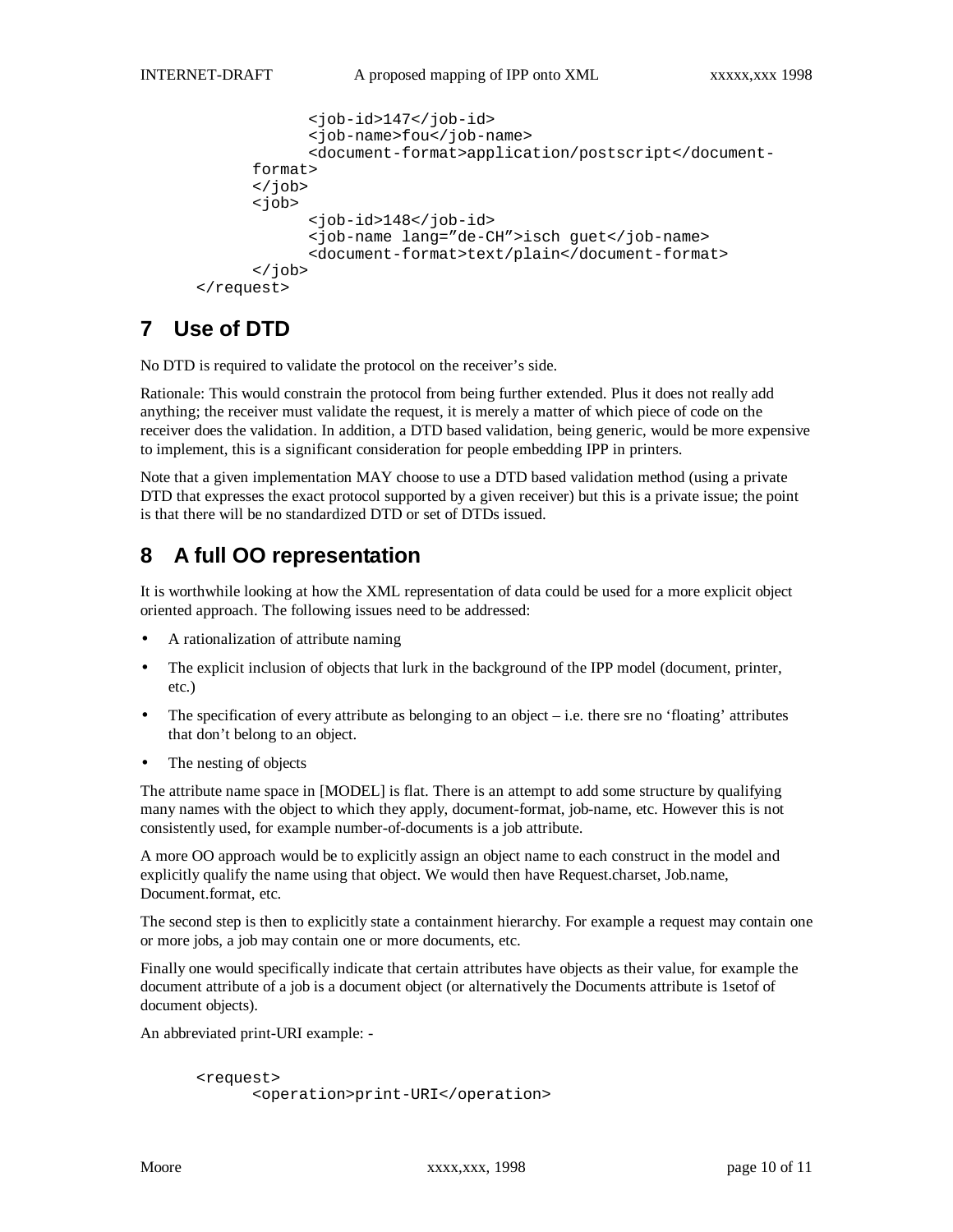```
<lang>en</lang>
      <job>
            <copies>1</copies>
            <name>my job</name>
            <document>
                  <URI>ftp://foo.bar/foo</URI>
                  <format>postscript</format>
            </document>
      <job>
</request>
```
Or possibly: -

```
<request>
      <operation>print-URI</operation>
      <job>
            <copies>1</copies>
            <name>my job</name>
            <documents>
                  <member>
                         <document>
                               <URI>ftp://foo.bar/foo</URI>
                               <format>postscript</format>
                         </document>
                  </member>
            </documents>
      <job>
</request>
```
An interesting question would be whether or not one would require a name for each object instance (for example request-ID is required but not job or document. This would be useful in the situation where there are multiple instances of an object in a message. For example if there were >1 document in a job then how could the server indicate which document it is refering to in a message. If each obejct instance had an ID then no ambinguity would exist. For example a document might be 123.1.1 (request.ID, Job.ID, Document.ID), the URI attribute would be 123.1.1.URI.